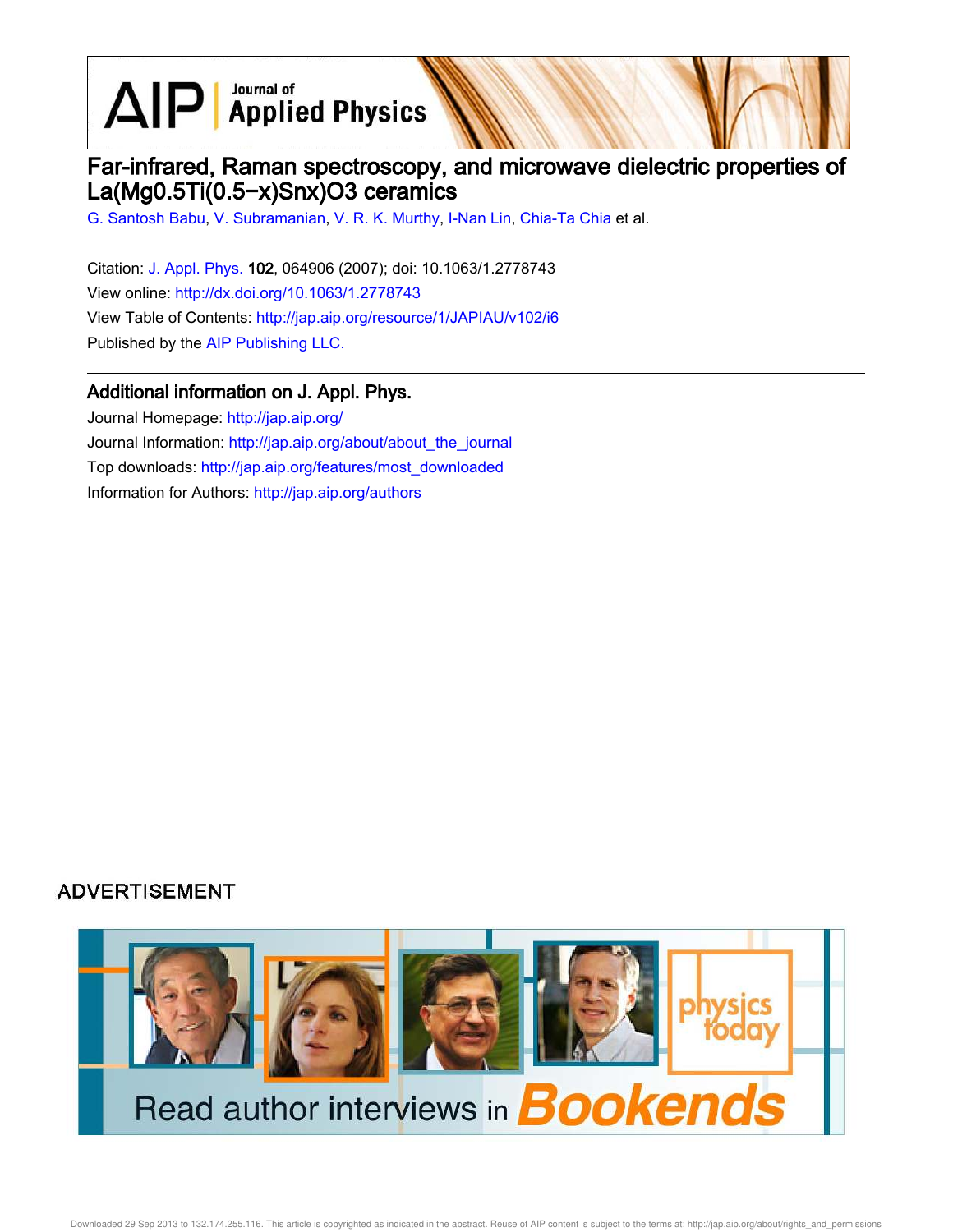# **Far-infrared, Raman spectroscopy, and microwave dielectric properties of La**"**Mg0.5Ti**"**0.5−x**…**Sn<sup>x</sup>** …**O<sup>3</sup> ceramics**

G. Santosh Babu, V. Subramanian,<sup>a)</sup> and V. R. K. Murthy

*Department of Physics, Indian Institute of Technology, Madras, Chennai, 600 036, India*

I-Nan Lin

*Department of Physics, Tamkang University, Tamsui, Taipei, Taiwan 251, Republic of China*

Chia-Ta Chia and Hsiang-Lin Liu

*Department of Physics, National Taiwan Normal University, Taipei, Taiwan 116, Republic of China*

Received 30 May 2007; accepted 23 July 2007; published online 19 September 2007-

La(Mg<sub>0.5</sub>Ti<sub>(0.5-*x*)</sub>Sn<sub>*x*</sub>)O<sub>3</sub> perovskite ceramics with composition (*x*=0.0−0.5) are prepared by the solid state reaction method. The ceramics are characterized by x-ray diffraction, far-infrared reflectance, Raman spectroscopy, and microwave dielectric properties. The symmetry of ceramics is monoclinic with  $P2_1/n$  space group. Intrinsic dielectric constant and loss are estimated by fitting reflectance to the four-parameter semiquantum model. Transverse optic phonon mode strengths and average phonon damping are calculated. The modes corresponding to *B*-site ordering are identified in Raman spectra and the  $A_{1g}$  mode of  $La(MgTi)_{0.5}O_3$  is analyzed by assuming two merging modes. The variation of long-range order is correlated with full width half maximum of the  $A_{1g}$  mode. Microwave measurements are carried out in the frequency range of 8–10 GHz. The dielectric constant  $(\varepsilon')$  is found to gradually decrease from 28.4 to 19.7 with an increase in tin concentration, whereas the temperature coefficient of resonant frequency  $(\tau_f)$  decreases from −68 to −84 ppm/ $\degree$ C. The product of the quality factor and resonant frequency  $(Q \times f)$  obtained for La $(MgTi)_{0.5}O_3$  is 55,000 GHz, that decreases to 46,000 for *x*= 0.25 composition and then increases to 63,000 GHz for La(MgSn)<sub>0.5</sub>O<sub>3</sub>. © 2007 American Institute of Physics. [DOI: 10.1063/1.2778743]

#### **I. INTRODUCTION**

Ceramic dielectrics with high quality factor  $(Q)$ , high dielectric constant  $(\varepsilon')$ , and near zero temperature coefficient of resonant frequency  $(\tau_f)$ , termed as dielectric resonators, are extensively used in microwave communication systems. The emerging new technologies, such as global positioning systems, low-temperature co-fired ceramics for embedded microwave circuitry, tunable filters, and high frequency applications, for advanced radar systems combined with cost effectiveness demand new materials and a better understanding of their properties.<sup>1</sup> Recently there has been a growing interest on rare earth based 1:1 *B*-site ordered complex perovskites with the chemical formula  $Ln(B'B'')_{0.5}O_3$  (where Ln=La and Nd;  $B' = Mg$ , Co, and and Zn; and  $B'' = Ti$  and Sn) for the production of microwave resonators. $2^{-6}$  These materials crystallize with a monoclinic  $P2_1/n$  space group due to  $a^-a^-c^+$  tilting and *B*-site ordering, exhibit large values of a negative temperature coefficient, a high quality factor, and a moderate dielectric constant. Solid solutions with positive temperature coefficient of resonant frequency materials such as  $CaTiO_3(CT)$ ,  $BaTiO_3(BT)$ ,  $SrTiO_3(ST)$ , and  $\text{La}_{2/3}\text{TiO}_3(\text{LT})$  have been synthesized to compensate for the negative temperature coefficient of resonant frequency.<sup>4,7–10</sup> In this process, the quality factors are reduced, the dielectric constant is improved and the crystal symmetry modified with the disappearance of 1:1 *B*-site ordering.

Microwave dielectric properties are known to depend on chemical ordering, crystal structure, relative density, and microstructure. In particular, dielectric loss at microwave frequencies is contributed by extrinsic and intrinsic losses. The extrinsic losses are caused by porosity, defects, and second phase, whereas the intrinsic losses are related to constituent atoms, the composition, and the crystal structure of the material. According to Tamura, $11$  dielectric loss is mainly due to the contribution of anharmonic terms in the crystal potential energy. The anharmonicity is increased by lattice defects such as disordered charge distribution. Petzelt *et al.*<sup>12</sup> concluded that anharmonicity increased with the increase in permittivity and thereby an increase in dielectric loss. The effect of anharmonicity and dielectric losses can be estimated by Fourier transform infrared (FTIR) reflectance spectroscopy. The intrinsic parameters can be determined either by fourparameter semiquantum model or Lorentz model.<sup>6,13,14</sup> However, broad reflectivity bands and overlapping modes are described more accurately by the former model. Infrared reflectivity (IR) is not so sensitive to the details of processing and to small concentration (of the order of 1 wt %) of dopants. The IR active modes corresponding to a  $A-BO<sub>6</sub>$  vibration are shown to be responsible for the main contribution of dielectric properties in the solid solution  $\rm La(MgTi)_{0.5}O_3(LMT)-Nd(MgTi)_{0.5}O_3(NMT).$ <sup>6</sup>

A recent review of microwave dielectrics by Reaney and co-workers concluded that the quality factor  $(Q)$  is optimized when the spread of the tolerance factor  $(\Delta t)$  is a minimum in solid solutions made of positive and negative temperature

a)Author to whom all correspondence should be addressed. Electronic mail: manianvs@iitm.ac.in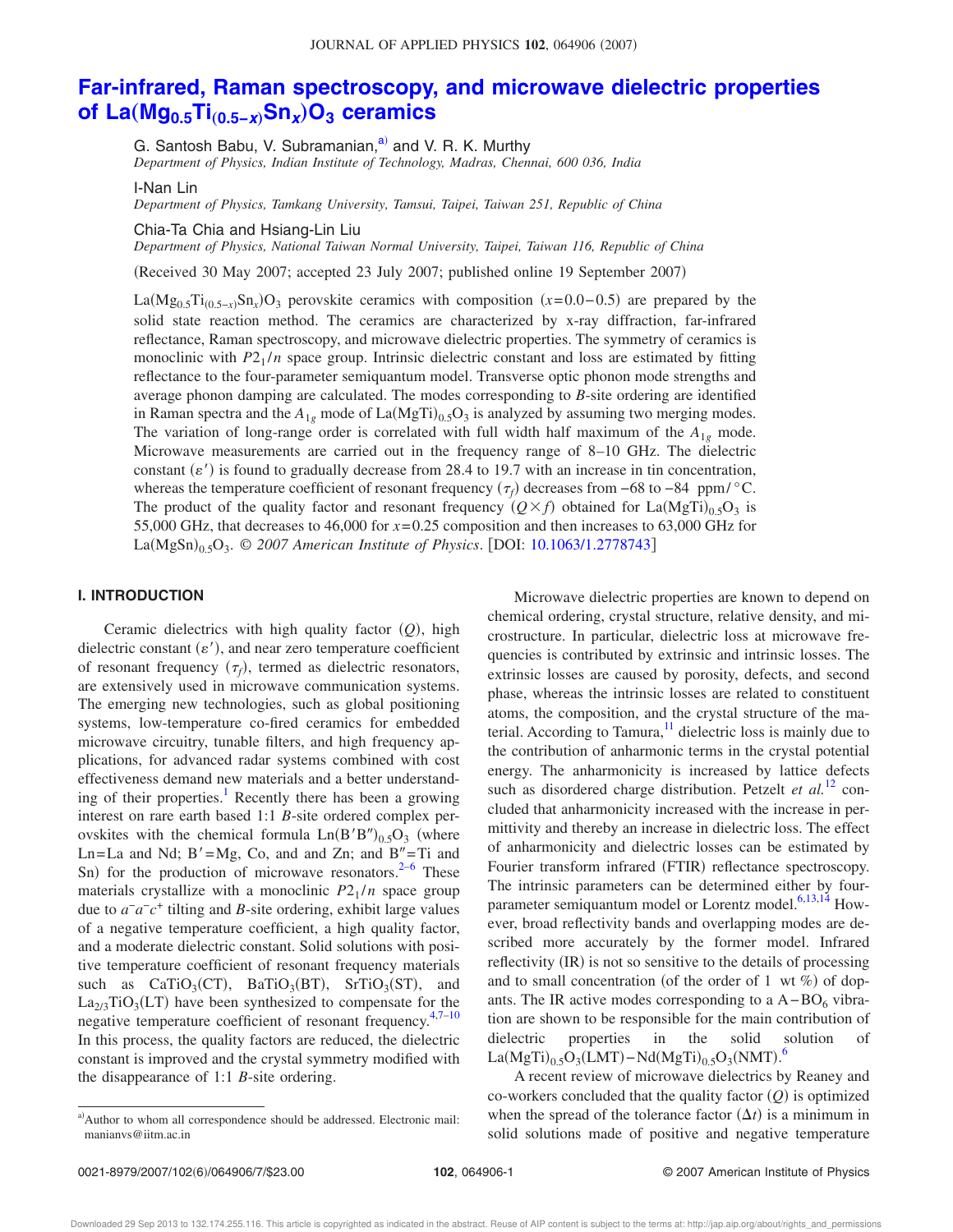coefficient perovskites<sup>1</sup> and the short range order (SRO) is detrimental, whereas the long range order (LRO) enhanced  $Q^{1,15}$  Sharp and intense Raman active  $A_{1g}$  and  $F_{2g}$  modes are correlated with a high degree of LRO.<sup>16,17</sup> The Raman spectroscopy technique is also highly sensitive to SRO and offers a means of detection. The  $F_{2g}$  mode is only sensitive to LRO but  $A_{1g}$  mode is either due to LRO or SRO.<sup>18</sup> SRO induces a distribution of unit cell parameters of the order of a few nanometers; this may result in anharmonicity and phonon damping, thereby reducing *Q*. <sup>15</sup> Low quality factors of 0.5LMT–0.5CT, 0.5LMT–0.5BT, and 0.5LMT–0.5CT solid solutions are due to the presence of SRO.<sup>1,15</sup> Levin *et al.*<sup>19</sup> observed asymmetric broadening in the *A*1*<sup>g</sup>* mode of LMT and stressed the need to study detailed Raman analysis on solid solutions with varying order parameters to clarify the origin of anomalous broadening.

In this work  $La(Mg_{0.5}Ti_{(0.5-x)}Sn_x)O_3$  ( $x=0-0.5$ ) ceramics are chosen, where the end compositions LMT and  $La(MgSn)_{0.5}O_3$  (LMS) exhibit the same symmetry of monoclinic  $P2_1/n$ . This work reports investigation of FTIR reflectance, Raman spectra, x-ray diffraction data, and microwave dielectric properties. Dielectric parameters obtained by extrapolating IR fitting values to microwave frequencies are compared with microwave data and the correlation of phonon modes to dielectric properties is discussed. The effect of LRO on quality factors with varying composition is also analyzed.

#### **II. EXPERIMENT**

La(Mg<sub>0.5</sub>Ti<sub>(0.5-*x*)</sub>Sn<sub>*x*</sub>)O<sub>3</sub> (*x*=0, 0.125, 0.25, 0.37, and 0.5) powders were prepared by the solid state reaction method by mixing individual high-purity oxides  $La_2O_3$  (Alfa Aesar, 99.99%), MgO (Alfa Aesar, 99.95%), TiO<sub>2</sub> (Alfa Aesar, 99.9%), and SnO<sub>2</sub> (Cerac, 99.9%). The starting materials were weighed stoichiometrically after drying  $La_2O_3$  at 1000 °C for 24 h and MgO at 800 °C for 6 h to remove moisture content and carbonates. The powders were then dry mixed with an agate mortar and pestle and subsequently wet mixed using distilled water medium. The wet mixed powder was dried in an oven at 150 °C for 6 h. Calcination was done with repeated cycles of heating and mixing. Calcination temperature varied between 1200 to 1250 °C. Calcined powder with the organic binder polyvinyl alcohol was pressed into pellets using uniaxial press and the binder was evaporated at 500 °C for 12 h. Sintering was carried out at 1600 °C for 4 h.

X-ray diffraction data were collected using PaNAlytical X'pert pro MPD in Bragg-Brentano geometry with X'celerator detector. The collection conditions were Cu *K* radiation, 40 kV 30 mA, 0.017° step scan, 1.0° divergence slit and 0.02 rad incident and receiving soller slits. Densities of the sintered samples were measured using the Archimedes method. The microwave dielectric measurements were carried out using the N5230A vector Network Analyzer. The  $TE_{011}$  or  $TE_{010}$  mode was used for the measurements. The dielectric constant  $(\varepsilon_r)$  was measured using the Hakki–Coleman<sup>20</sup> dielectric resonator method as modified and improved by Courtney.<sup>21</sup> The quality factor  $(Q)$  was



FIG. 1. X-ray diffraction patterns of  $La(Mg_{0.5}Ti_{(0.5-x)}Sn_x)O_3$ ,  $x=0.0$  (bottom), 0.125, 0.25, 0.375, and 0.5 (top) ceramics. The impurity peak is shown by the asterisk. The left-hand inset shows  $(1/2)(111)$  peak and the right inset shows (110) peak.

measured using the reflection mode gold coated copper cavity. The temperature coefficient of resonant frequency was measured using a temperature controlled hot plate enclosure with an invar cavity in the temperature range of 30− 70 °C.

The samples were one-side polished using  $0.25 \mu m$  diamond paste and subsequently annealed at 500 °C for 8 h to remove the residual stress left from the polishing for spectroscopic measurements. Far-infrared and mid-infrared reflectance spectra were obtained using a Bruker IFS 66v FTIR spectrometer. The modulated light beam from the spectrometer was focused onto either the sample or an Au-reference mirror, and the reflected beam was directed onto a 4.2 K bolometer detector (40–600 cm<sup>-1</sup>) and a *B*-doped Si photoconductor  $(450-4000 \text{ cm}^{-1})$ . The different sources, beam splitters, and detectors used in these studies provided substantial spectral overlap, and the reflectance mismatch between adjacent spectral ranges was less than 1*%*. Raman measurements were carried out using a DILOR XY 800 triple-grating Raman spectrometer equipped with a liquidnitrogen-cooled CCD. The 514.5 nm line of an Ar<sup>+</sup> ion laser with an output 10 mW was used as the excitation source and an Olympus BH-2 microscope with  $100 \times$  objective was employed for micro-Raman detection. FTIR spectra and the width of  $A_{1g}$  mode of Raman spectra were analyzed using FOCUS software.<sup>22</sup> Prior to fitting  $A_{1g}$  mode to Lorentzian peak, a base line correction was applied to the experimental data.

#### **III. RESULTS AND DISCUSSION**

#### **A. X-ray characterization**

Figure 1 displays the x-ray diffraction pattern of La( $Mg_{0.5}Ti_{(0.5-x)}Sn_x$ ) $O_3$  ( $x=0.0, 0.125, 0.25, 0.375,$  and 0.5) ceramics. An unidentified minor impurity peak less than 2 wt %) is observed in all the patterns. All the reflections shift toward the lower angle, indicating an increase in the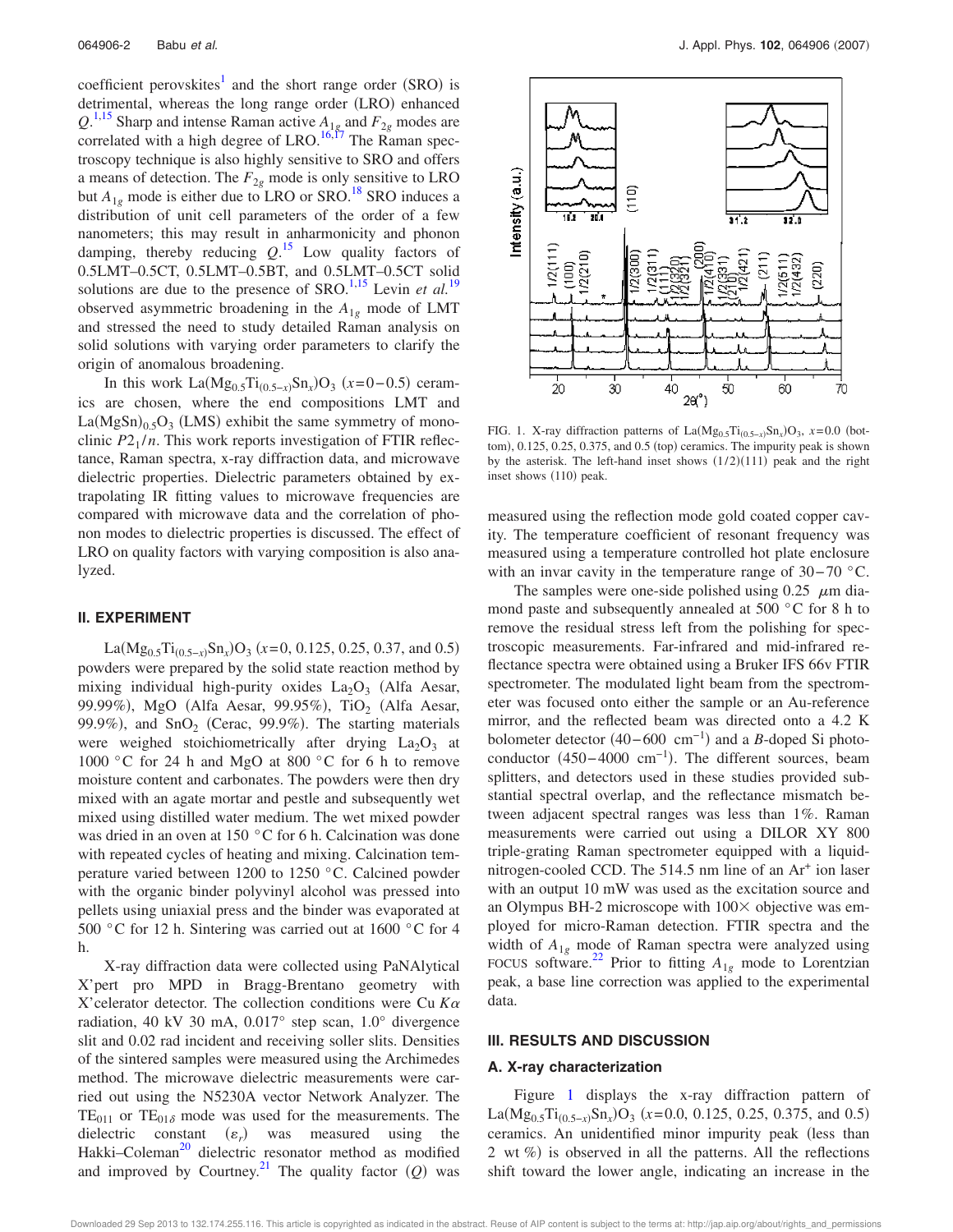

FIG. 2. Lattice parameters as function of Sn content,  $x$   $(a$ —squares,  $b$ —circles,  $c$ —triangles, and  $\beta$ —stars).

unit cell dimensions with an increase in tin concentration. As mentioned earlier, the symmetry of the end products LMS and LMT are monoclinic  $P2_1/n$  space group with  $a^a a^- c^b$ tilting.<sup>5,7</sup> The symmetry of the intermediate compositions is examined using WINPLOTR software $^{23}$  and found to be monoclinic  $P2_1/n$ .

The x-ray diffraction patterns are indexed based on cubic perovskite unit cell. Superlattice reflections corresponding to out of phase tilting  $[(1/2)(311),(1/2)(321),(1/2)(331)$ , and  $(1/2)(511)$ , in phase tilting  $[(1/2)(321)]$  and anti-parallel displacement of *A*-cations  $[(1/2)(210),(1/2)(320),(1/2)]$  $\times$ (410),(1/2)(210), and (1/2)(432)] are observed in all the compositions.<sup>24</sup> The  $(1/2)(111)$  super lattice reflection usually assigned to 1:1 cation ordering is also observed in all the patterns. The recent work on  $La(ZnTi)_{0.5}O_3(LZT)$  reveals that the mere presence of  $(1/2)(111)$  reflection does not indicate the existence of ordering. $3$  The left-hand side inset of Fig. 1 shows variation of  $(1/2)(111)$  reflection intensity with an increase in tin concentration. The intensity improvement is assigned to increase in the scattering length difference between *B*-site cations (scattering length difference between  $Mg^{+2}$  and Sn<sup>+4</sup> is greater than  $Mg^{+2}$  and Ti<sup>+4</sup>), which implies that intensity  $(1/2)(111)$  reflection is dependent on *B*-site cations, therefore suggests the existence of the ordering. However, the symmetry of  $P2_1/n$  for all the compositions confirms the existence of 1:1 *B*-site cation ordering.

The x-ray reflections show splitting with an increase in tin concentration (Fig. 1), and the splitting is highest in LMS. Two insets of Fig. 1 show the evolution of splitting in  $(1/2)(111)$  and  $(110)$  reflections. The lattice constants of the perovskites are refined using CELREF software (version 3).<sup>25</sup> The increase in lattice parameters along with increase in separation between lattice parameters *a* and *b* is observed  $(Fig. 2)$ .

#### **B. FTIR spectra**

The infrared reflectivity spectra of compositions studied are shown in Fig. 3. The reflectivity spectra studies on alkaline earth based perovskites suggest three categories of



FIG. 3. IR reflectivity spectra of  $La(Mg_{0.5}Ti_{(0.5-x)}Sn_x)O_3$  perovskite system open circles represent the experimental data and continuous line represents the fitted model).

modes.  $A - BO_6$  translation modes in the vicinity of 150 cm−1, B–O–B bonding modes in the range of 200  $-400$  cm<sup>-1</sup> and B  $-$  O<sub>6</sub> bending modes in the range of 500  $-800 \text{ cm}^{-1}$ .<sup>26</sup> More recent work on LZT suggests that modes between 200 and 500 cm<sup>-1</sup> are related to cation ordering and octahedral tilting. $27,28$  A visual inspection of Fig. 3 indicates that all the spectra appear similar with the presence of three categories of modes, which suggests the same symmetry and presence of *B*-site ordering in accordance with x-ray diffraction analysis.

According to factor group analysis, the number of IR active modes for  $P2_1/n$  symmetry are 33 (17  $A_u + 16 B_u$ ). Due to anisotropy averaging out in the ceramic samples, modes  $A_u$  and  $B_u$  cannot be resolved and therefore, the number of effective modes would be  $17<sup>28</sup>$  In order to evaluate the intrinsic parameters, infrared reflectance spectra are analyzed by fitting the reflectance data to a four-parameter model. Prior to the fitting, transverse optic (TO) and longitudinal optic mode positions for each composition are determined by  $\varepsilon''$  and  $1/\varepsilon'$  spectra obtained by the Kramers– Kronig inversion. The end compositions LMT and LMS are fitted with 17 modes and the intermediate compositions with *x*= 0.125, 0.25, and 0.375 are fitted with 15, 14, and 14 modes, respectively. The number of modes detected for intermediate compositions are less than 17, due to the broadening of the modes.

The estimated intrinsic values of dielectric constant and quality factor are listed in Table I. The accuracy of these values depends upon the quality of fit to low frequency data. Figure 4 presents TO mode frequencies, strengths and its variations with tin concentration (open circles denote strength of TO modes). The contribution of the vibrations between La and  $BO_6$  to the extrapolated dielectric constant is much higher, followed by a mode in the vicinity of 350 cm−1. It is to be noted that the strength of the modes corresponding to  $A-BO<sub>6</sub>$  vibrations varies predominantly, even though there is no substitution of ions at *A* site. The higher contribution of  $A - BO<sub>6</sub>$  modes to the dielectric constant and loss is in accordance with the study of LMT −(NaNd)<sub>0.5</sub>TiO<sub>3</sub> by Kim *et al*.<sup>29</sup> It is also observed that the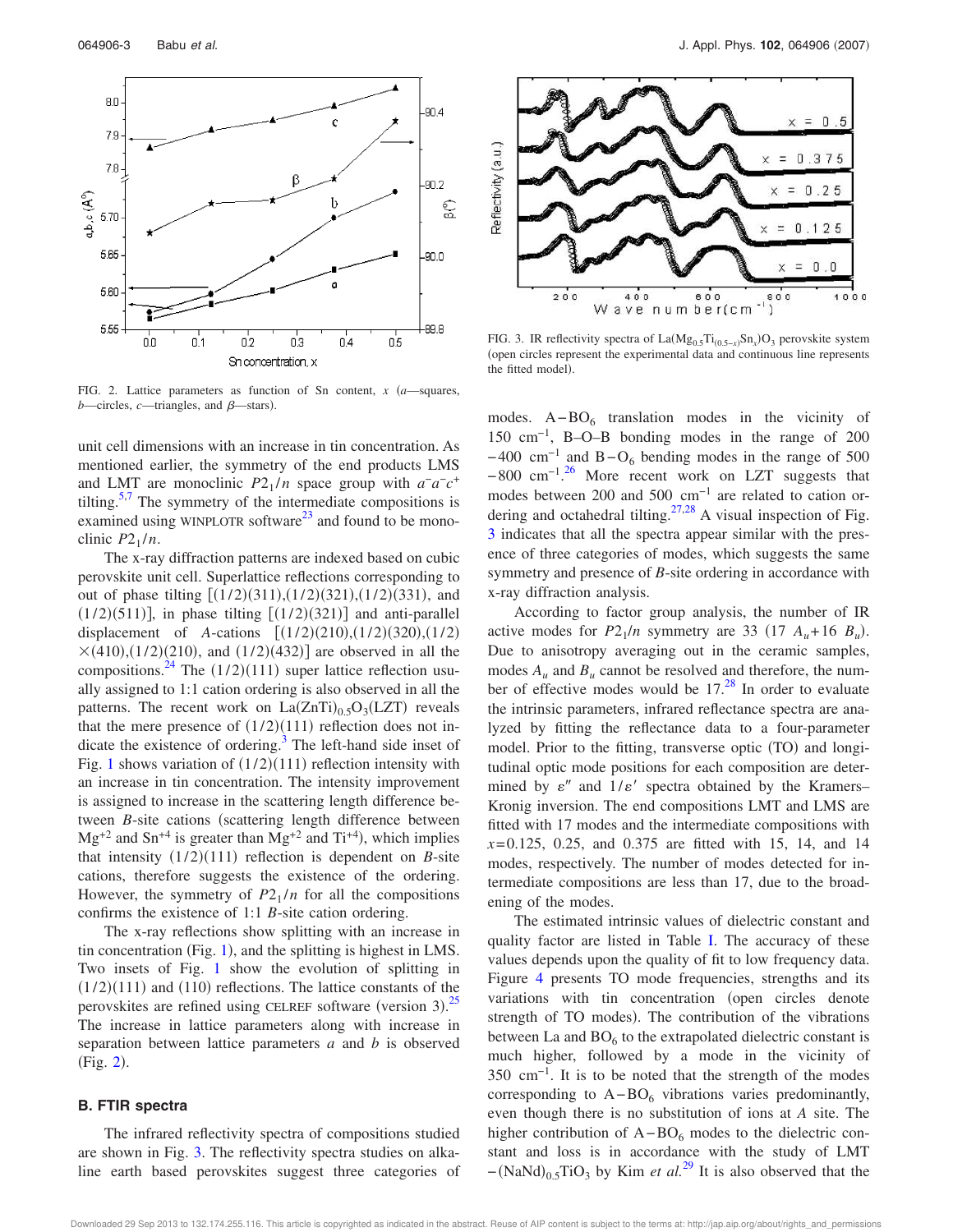TABLE I. Relative density, dielectric characteristics extrapolated from infrared (IR) data, Lorentzian fit parameters of  $A_{1g}$  mode (Raman), and dielectric parameters determined at microwave (MW) frequencies.

| Tin<br>concentration<br>(x) | Relative<br>density<br>$(\%)$ | <b>IR</b>                  |                      | $A_{1g}$ (Raman)     |                            | <b>MW</b>      |                      |
|-----------------------------|-------------------------------|----------------------------|----------------------|----------------------|----------------------------|----------------|----------------------|
|                             |                               | $\varepsilon$ <sup>'</sup> | $Q\times f$<br>(GHz) | Shift<br>$(cm^{-1})$ | <b>FWHM</b><br>$(cm^{-1})$ | $\varepsilon'$ | $Q\times f$<br>(GHz) |
| 0.0                         | 97.2                          | 29.1                       | 85,580               | 722.2                | 20.6                       | 28.4           | 55,000               |
| 0.125                       | 97.7                          | 27.0                       | 60,520               | 713.8                | 33.0                       | 26.9           | 50,000               |
| 0.25                        | 97.6                          | 24.7                       | 54,860               | 701.2                | 36.0                       | 24.4           | 46,000               |
| 0.375                       | 97.4                          | 23.1                       | 70,550               | 685.1                | 33.1                       | 22.2           | 49,000               |
| 0.5                         | 98.2                          | 20.5                       | 111,000              | 668.6                | 25.1                       | 19.7           | 63,000               |

contribution of the mode at 350 cm−1 decreases with the increase in tin concentration. This mode might have originated from O-B"-O bending vibrations.

Figure 5 presents the variation of average phonon damping,<sup>30</sup>  $\langle \gamma(\text{TO}) \rangle$  and intrinsic *Q* as a function of tin concentration.

$$
\langle \gamma(TO) \rangle = \frac{\sum_{j=1}^{n} \gamma_j(TO) \Delta \varepsilon_j}{\sum_{j=1}^{n} \Delta \varepsilon_j},
$$
 (1)

where  $\gamma_j$  and  $\Delta \varepsilon_j$  represent damping and dielectric strength of the TO mode. The intrinsic *Q* shows a minimum value between  $x=0.2$  and 0.25. The average phonon damping shows a peak near  $x=0.15$ . The close agreement between the intrinsic *Q* and average phonon damping may be explained by considering the following factors: dielectric constant and the percentage of LRO. The low dielectric constant of LMS compared to LMT should indicate a very low anharmonicity and a very high  $Q$  factor compared to  $LMT$ ,<sup>12</sup> which is not seen due to the low percentage of LRO in LMS (89%) compared to LMT (92%) (Ref. 5) and/or due to the modification of phonon dispersion relations with the substitution of  $Sn^{+4}$ 



FIG. 4. The variation of TO mode phonon strength as function of Sn concentration,  $x$  (open circles represent TO modes).

having *d* <sup>10</sup> electronic configuration. The low *Q* and correspondingly high phonon damping observed for intermediate compositions may be due to low percentage of LRO, resulting from accommodating three different ions at *B* site.

#### **C. Raman spectra**

Figure 6 presents Raman spectra of La(Mg<sub>0.5</sub>Ti<sub>(0.5−*x*)</sub>Sn<sub>*x*</sub>)O<sub>3</sub> ceramics. The Raman spectra of LMT is in good agreement with those reported by Levin *et*  $al.$ <sup>10</sup> and Zheng *et al.*<sup>15</sup> It is observed that the modes shift (except modes near 177 and 286 cm<sup>-1</sup>) to low frequency with increase in tin concentration, attributed to an increase in bond lengths, and thereby a decrease in force constants. The number of Raman active modes for undistorted cubic structure *Fm*<sup>3</sup>*m* are  $4(A_{1g}+E_{g}+F_{2g}+F_{1g})$ .<sup>16</sup> The factor group analysis predicts 24(12  $A_{1g}$ +12  $B_{1g}$ ) active Raman modes for monoclinic  $P2_1/n$  space group.<sup>31</sup> It must be noted that for more clarity and an easier analysis, the following discussions are based on the modes of the parent undistorted cubic structure  $Fm\overline{3}m$ . The mode observed at the highest wave number (approximately 700 cm<sup>-1</sup>) is assigned to  $A_{1g}$  vibrations.<sup>10,15</sup> There exists some ambiguity with respect to the identification of  $F_{2g}$  mode and  $E_g$  mode in LMT. By analyzing LMT–LT solid solutions,  $10^{8}$  Levin *et al.* related modes at 139



FIG. 5. Intrinsic  $Q \times f$  values (circles) and average TO phonon damping (squares) as function of Sn content, *x*.

Downloaded 29 Sep 2013 to 132.174.255.116. This article is copyrighted as indicated in the abstract. Reuse of AIP content is subject to the terms at: http://jap.aip.org/about/rights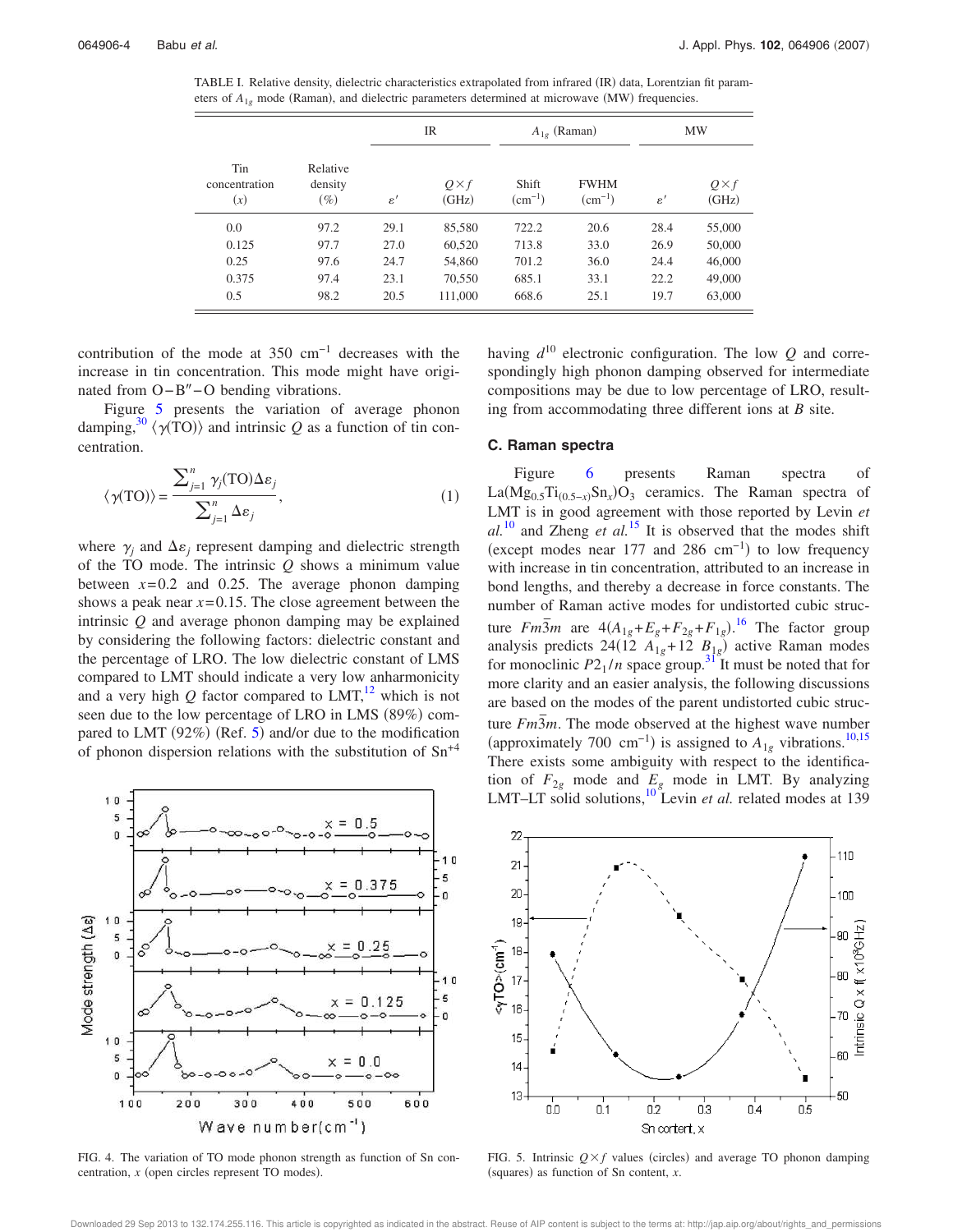

FIG. 6. Raman spectra of  $La(Mg_{0.5}Ti_{(0.5-x)}Sn_x)O_3$  system

and 449 cm<sup>-1</sup> to  $F_{2g}$  like vibrations, modes at 437 and 454 cm−1 are attributed to octahedral tilting and mode at 491 cm<sup>-1</sup> due to  $E<sub>g</sub>$  like vibrations, whereas Zheng *et al.*<sup>15</sup> assigned mode at 353 cm<sup>-1</sup> to the  $F_{2g}$  vibrations in comparison with the spectra of  $Pb(ScTa)_{0.5}O_3$ .

The presence of  $F_{2g}$  mode indicates the existence of LRO, and the FWHM of  $A_{1g}$  mode gives the percentage of LRO. The FWHM of  $A_{1g}$  mode indicates the degree of SRO in the absence of LRO.<sup>15</sup> It is seen that the intensity of the mode at the vicinity of  $353 \text{ cm}^{-1}$  initially decreases with the increase in tin content and then increases (Fig.  $6$ ). The intensity is minimum in the case of  $x=0.25$ , indicating a lower percentage of ordering, in accordance with IR analysis. Therefore the present analysis supports that the mode at 353 cm<sup>-1</sup> originates from  $F_{2g}$  like vibrations. Blasse *et al.*<sup>32</sup> reported the absence of  $E<sub>g</sub>$  mode in LMT and ascribed it to the *d* 0 configuration of titanium. It is seen from Fig. 6 that the intensity of the mode at 491  $cm^{-1}$  gradually decreases with increase in tin concentration, inferring that it is dependent on tin concentration. Therefore, this mode may not be due to  $E_g$  type vibrations. The mode at 139 cm<sup>-1</sup> is also assigned to  $F_{2g}$  type vibrations and its presence is observed in all the compositions. The presence of  $F_{2g}$  modes confirms the existence of LRO in all compositions.

A visual inspection of Fig. 6 reveals that *A*1*<sup>g</sup>* mode of LMT is broader with asymmetry compared to LMS. Asymmetric broadening was also observed in LMT by Levin *et*  $aI^{10}$  A similar asymmetric broadening of  $A_{1g}$  mode is found in other titanium based LZT,  $Nd(ZnTi)_{0.5}O_3$  (NMT) perovskites and a splitting of  $A_{1g}$  mode is observed in  $Nd(ZnTi)_{0.5}O_3$  (NZT) perovskite.<sup>33,34</sup> However, a sharp symmetric  $A_{1g}$  mode is observed in other tin based La<sub>x</sub>Nd<sub>(1-*x*)</sub>  $(MgSn)_{0.5}O_3$  compounds.<sup>34</sup> Therefore, it may be concluded that the presence of titanium results in an asymmetric  $A_{1g}$ mode. The broadness of LMT [full-width at half-maximum  $(FWHM)$  27.1 cm<sup>-1</sup>] reveals that it has a lower percentage of LRO than LMS (FWHM 25.1 cm<sup>-1</sup>). This also agrees with the earlier work on LMT and LMS by Macke and



FIG. 7. (a)  $A_{1g}$  mode of LMT (solid line) and fit to two peaks (broken and dotted lines).and (b)  $A_{1g}$  mode of La(Mg<sub>0.5</sub>Ti<sub>(0.5−*x*)</sub>Sn<sub>*x*</sub>)O<sub>3</sub> ceramics, *x* = 0.125− 0.5. Inset shows weak satellite peak

Blasse,<sup>35</sup> but the difference in ionic radii of  $Mg^{+2}$  and Ti<sup>+4</sup> is high compared to  $Mg^{+2}$  and  $Sn^{+4}$ , which favor high percentage of LRO in LMT, $<sup>5</sup>$  and the same is confirmed by Rietveld</sup> refinement.<sup>5,7</sup> Therefore, there is a discrepancy between the Rietveld refinement and the Raman spectra.

To analyze this further, we have fitted the asymmetric  $A_{1g}$  mode of LMT to two Lorentzians. Figure 7(a) shows a symmetric  $A_{1g}$  mode at 722.2 cm<sup>-1</sup> (FWHM 20.6 cm<sup>-1</sup>) followed by a weak satellite peak at higher frequency (737 cm<sup>-1</sup>). A weak satellite peak is also observed in other compositions [inset of Fig.  $7(b)$ ]. The variation of FWHM of  $A_{1g}$  mode with tin concentration is presented in Table I. As the FWHM of  $A_{1g}$  mode of LMT (20.6 cm<sup>-1</sup>) is less than that of LMS  $(25.1 \text{ cm}^{-1})$ , it is clear that the LMT has more percentage of LRO as suggested by Rietveld refinement. Therefore, one has to be more careful in analyzing the asymmetric  $A_{1g}$  mode to bring out the nature of ordering. The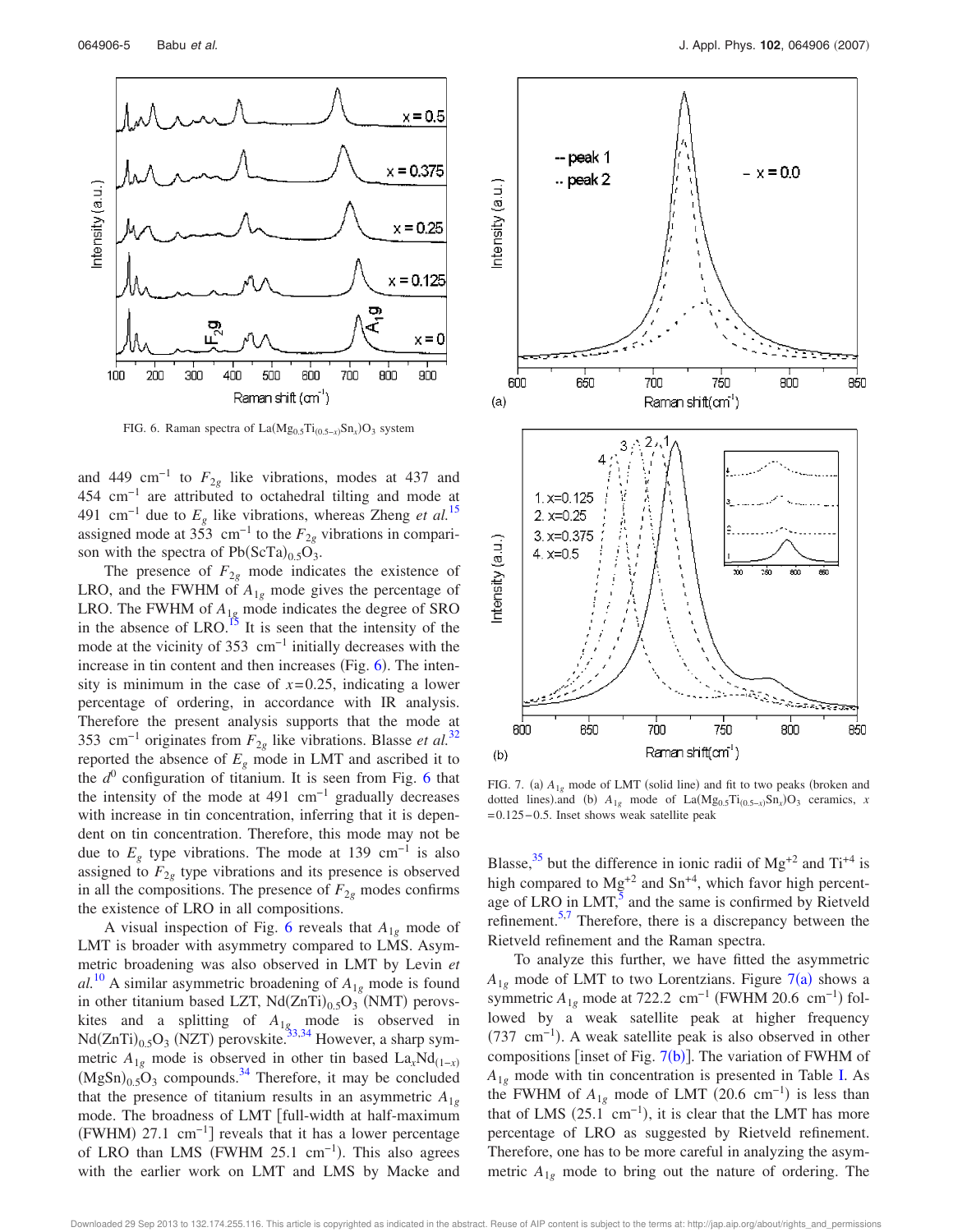

FIG. 8. Tolerance factor (squares) and temperature coefficient of resonant frequency (circles) as functions of Sn concentration, *x*.

FWHM is maximum at *x*= 0.25 composition, which confirms the lowest percentage of ordering as suggested by IR analysis. It was reported that distortions in  $B''O_6$  resulted in a number of peaks at  $A_{1g}$  mode.<sup>36</sup> Therefore, to understand the reason behind the appearance of extra peaks near the  $A_{1g}$ mode, accurate determination of octahedra distortion by estimating bond lengths with neutron diffraction and first principle calculations are warranted.

#### **D. Microwave dielectric properties**

Relative density, dielectric constant and quality factors of La $(Mg_{0.5}Ti_{(0.5-x)}Sn_x)O_3$  system are presented in Table I. The dielectric constant decreases with the increase in tin concentration owing to the low ionic polarizability of tin compared to titanium. The quality factors obtained are less than intrinsic values, which is often observed due to the contribution of extrinsic losses.  $Q \times f$  values of LMT were reported to be 48,000 GHz by Kipkoech *et al.*, <sup>37</sup> 68,000 GHz by Kim *et al.*<sup>29</sup> and 114,000 GHz by Seabra *et al.*<sup>6</sup> In the later case, powders were prepared by the pechini method and in the former cases, ball milling was used for mixing, which indicate that  $Q \times f$  values depend upon method of preparation. In this study, the quality factor of LMT obtained is 55,000 GHz. It is seen that higher the FWHM of *A*1*<sup>g</sup>* mode lower the *Q*  $\times$  *f*. The trend of  $Q \times f$  variation is also in agreement with the IR analysis.

The variation of temperature coefficient of resonant frequency  $(\tau_f)$  and tolerance factor with tin concentration is presented in Fig. 8. The temperature coefficient of resonant frequency is negative due to the presence of in-phase and anti-phase tilting of octahedra $38$  and decreases with the decrease in tolerance factor. This can be explained by an argument that in the tilted region, the increase in thermal energy is completely absorbed to recover the tilting.<sup>29</sup> However, the temperature coefficient of resonant frequency of NMT is reported to be  $-47$  ppm/ $\degree$ C.<sup>6,34</sup> Even though the tolerance</sup> factor of NMT  $(0.916)$  is less than that of LMT  $(0.946)$ , its

temperature coefficient of resonant frequency is less negative. Further analysis with the calculation of bond valences is in progress.

#### **IV. CONCLUSIONS**

The perovskite system  $La(Mg_{0.5}Ti_{(0.5-x)}Sn_x)O_3$  (*x*=0.0 −0.5) was prepared by the solid state reaction method. An x-ray diffraction analysis confirmed *B*-site cation ordering and monoclinic  $P2_1/n$  symmetry. The unit cell dimensions increased with the increase in tin content. The modes corresponding to B–O–B bonding vibrations indicating LRO was found in all the compositions and the broadening of modes were seen in intermediate compositions. The variation of mode strengths and the average TO phonon mode damping as a function of tin concentration have been discussed. The intrinsic quality factor is found to correlate with the average phonon damping. The combined study of IR and Raman spectroscopy revealed that intermediate compositions  $(x + y)$  $= 0.125, 0.25,$  and  $0.375$ ) exhibit a lower percentage of LRO. The behavior of  $Q \times f$  variation is explained by using IR and Raman spectroscopy.

#### **ACKNOWLEDGMENTS**

One of the authors (G.S.B.), acknowledges the Council of Scientific and Industrial Research (CSIR), New Delhi, for providing the financial assistance in the form of Senior Research Fellowship. The authors would also like to thank Dr. A. N. Salak for the helpful discussions on IR analysis.

- <sup>1</sup>I. M. Reaney and D. Iddles, J. Am. Ceram. Soc. 89, 2063 (2006).
- <sup>2</sup>M. P. Seabra, V. M. Ferreira, H. Zheng, and I. M. Reaney, J. Appl. Phys. 97, 033525 (2005).
- <sup>3</sup>R. Ubic,Y. Hu, and I. Abrahams, Acta Crystallogr., Sect. B: Struct. Sci. **62**, 521 (2006).
- <sup>4</sup>A. N. Salak, D. D. Khalyavin, V. M. Ferreira, J. L. Ribeiro, and L. G. Vieira, J. Appl. Phys. 99, 094104 (2006).
- <sup>5</sup>G. Santosh Babu, V. Subramanian, and V. R. K. Murthy, J. Eur. Ceram. Soc. 27, 2973 (2007).
- <sup>6</sup>M. P. Seabra, A. N. Salak, M. Avdeev, and V. M. Ferreira, J. Phys.: Condens. Matter 15, 4229 (2003).
- <sup>7</sup>M. V. Avdeev, M. P. Seabra, and V. M. Ferreira, J. Mater. Res. **17**, 1112  $(2002).$
- <sup>8</sup>M. V. Avdeev, M. P. Seabra, and V. M. Ferreira, Mater. Res. Bull. **37**, 1459  $(2002).$
- <sup>9</sup>A. N. Salak, D. D. Khalyavin, P. Q. Mantas, A. M. R. Senos, and V. M. Ferreira, J. Appl. Phys. 98, 034101 (2005).
- <sup>10</sup>I. Levin, T. A. Vanderrah, T. G. Amos, and J. E. Malsar, Chem. Mater. **17**, 3273 (2005).
- <sup>11</sup>H. Tamura, J. Eur. Ceram. Soc. **26**, 1775 (2006).
- <sup>12</sup>J. Petzelt and S. Kamba, Ferroelectrics 176, 145 (1996).
- <sup>13</sup>Y. C. Chen, H. F. Cheng, H. L. Liu, C. T. Chia, and I. N. Lin, J. Appl. Phys. 94, 3365 (2003).
- <sup>14</sup>J. Venkatesh, V. Sivasubramanian, V. Subramanian, and V. R. K. Murthy, Mater. Res. Bull. 35, 1325 (2000).
- <sup>15</sup>H. Zheng, I. M. Reaney, G. D. C. Csete de Gyorgyfalva, R. Ubic, J.Yarwood, M. P. Seabra, and V. M. Ferreira, J. Mater. Res. **19**, 488  $(2004).$
- <sup>16</sup>D. Rout, V. Subramanian, K. Hariharan, V. R. K. Murthy, and V. Sivasubramanian, J. Appl. Phys. 98, 103503 (2005).
- <sup>17</sup>N. Setter and I. Laulicht, Appl. Spectrosc. **41**, 526 (1987).
- <sup>18</sup>I. M. Reaney, Y. Iqbal, H. Zheng, H. Hughes, D. Iddles, D. Muir, and T. Price, J. Eur. Ceram. Soc. 25, 1183 (2005).
- <sup>19</sup>I. Levin, S. A. Prosandeev, and J. E. Maslar, Appl. Phys. Lett. **86**, 011919  $(2005).$
- <sup>20</sup>B. W. Hakki and P. D. Coleman, IRE Trans. Microwave Theory Tech. **8**, 402 (1960).